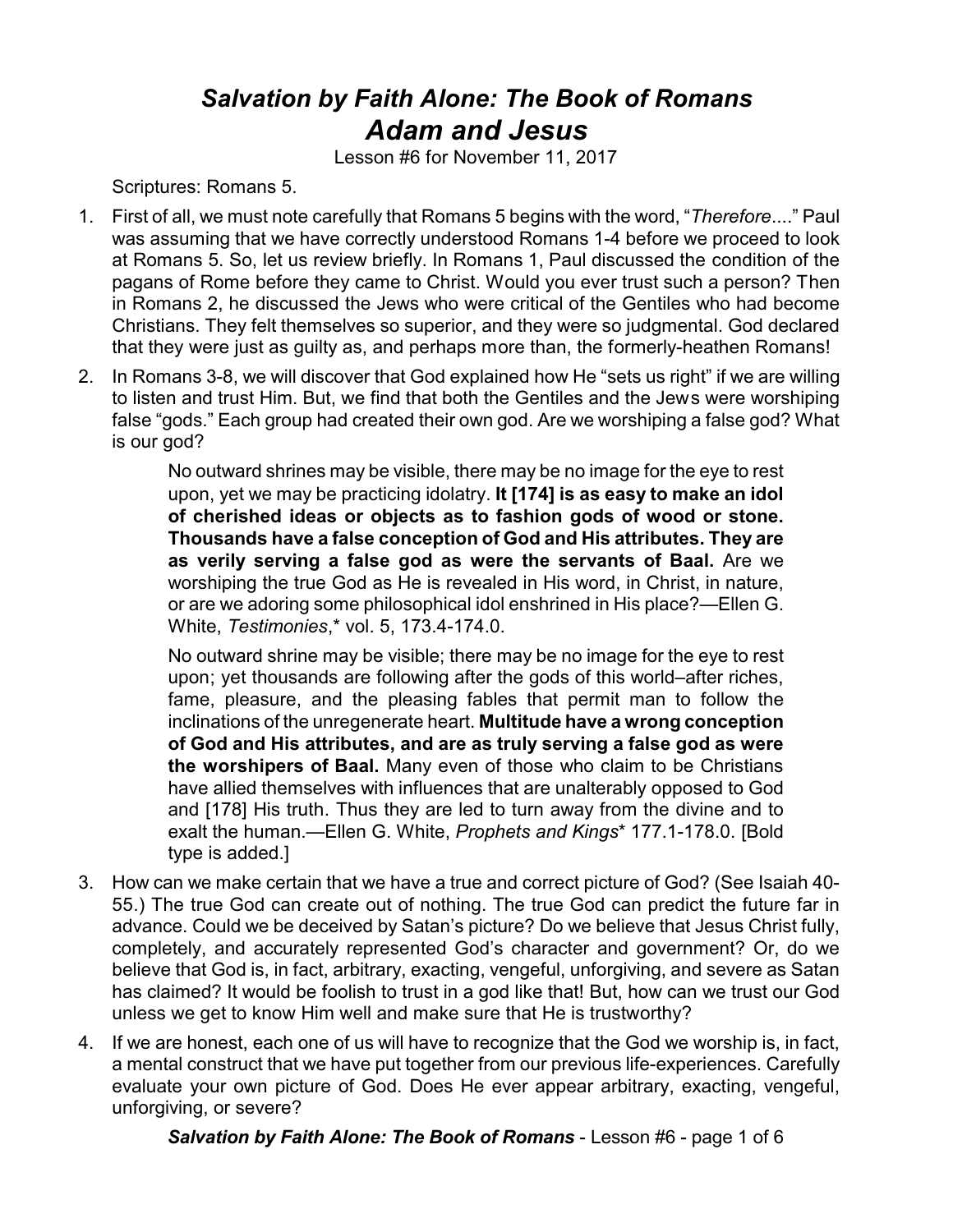From the beginning it has been Satan's studied plan to cause men to forget God, that he might secure them to himself. Hence he has sought to misrepresent the character of God, to lead men to cherish a false conception of Him. The Creator has been presented to their minds as clothed with the attributes of the prince of evil himself,–as arbitrary, severe, and unforgiving,– that He might be feared, shunned, and even hated by men. Satan hoped to so confuse the minds of those whom he had deceived that they would put God out of their knowledge. Then he would obliterate the divine image in man and impress his own likeness upon the soul; he would imbue men with his own spirit and make them captives according to his will.—Ellen G. White, *5T*\* 738.1.

How can we make sure that our picture of God is correct?

- 5. Look at Paul himself. Before the experience on the Damascus road as described in Acts 9, Paul believed that he was faithfully serving God. After that experience, his life was totally transformed. Had he changed his day of worship? His diet? His Bible? His clothing? No! The only thing that Paul had changed was his picture of God! Should we do that? Where should we get the correct picture of God? It must come from a careful study of the Scriptures. Paul's understanding of Scripture had to undergo a complete rethinking!
- 6. So, what have we learned about God in Romans 1-4? Do we believe that Jesus Christ was fully God? Did Christ correctly represent the Father? Do we believe that the Father–if He had come instead of the Son–would have acted exactly as His Son did?

Had God the Father come to our world and dwelt among us, humbling Himself, veiling His glory, that humanity might look upon Him, the history that we have of the life of Christ would not have been changed.... In every act of Jesus, in every lesson of His instruction, we are to see and hear and recognize God. In sight, in hearing, in effect, it is the voice and movements of the Father.—Ellen G. White, *Letter 83*,\* 1895*; That I May Know Him*\* 338.4; *21MR*\* 393.1.

- 7. What does the death of Jesus teach us about God? How did that death demonstrate God's own righteousness? Was He telling us the truth when He said that sin leads to death? (Genesis 2:17) Or, did He die primarily to "pay the price for sin"? (Romans 3:25-26)
- 8. Then, in Romans 4, Paul turned to the quintessential example of faith for the Jewish people, Abraham. Although failing in several tests in his earlier years, as time went on, he showed himself to be God's wonderful friend. (2 Chronicles 20:7; Isaiah 41:8; James 2:23) He was even jealous for God's reputation. (Genesis 18, 22; *PP* 154,155) Are we correctly defending God's reputation?
- 9. Read Romans 5:1. "Therefore... let us continue at peace with God...." (*NEB*) Does that peace come through a legal transaction whereby the righteousness of Christ is imputed to us? Or, does that peace come because we know God and we are beginning to understand all that He can do and has done for us?
- 10. What kind of peace comes with living the new life in Christ? (See Romans 5 & 6.) Notice that it is peace with God. It certainly is not peace with the world and certainly not peace with the Devil. When we choose to follow God, we are declaring ourselves to be on God's side in the great controversy, and Satan is alerted to action! Then, we will be his enemies!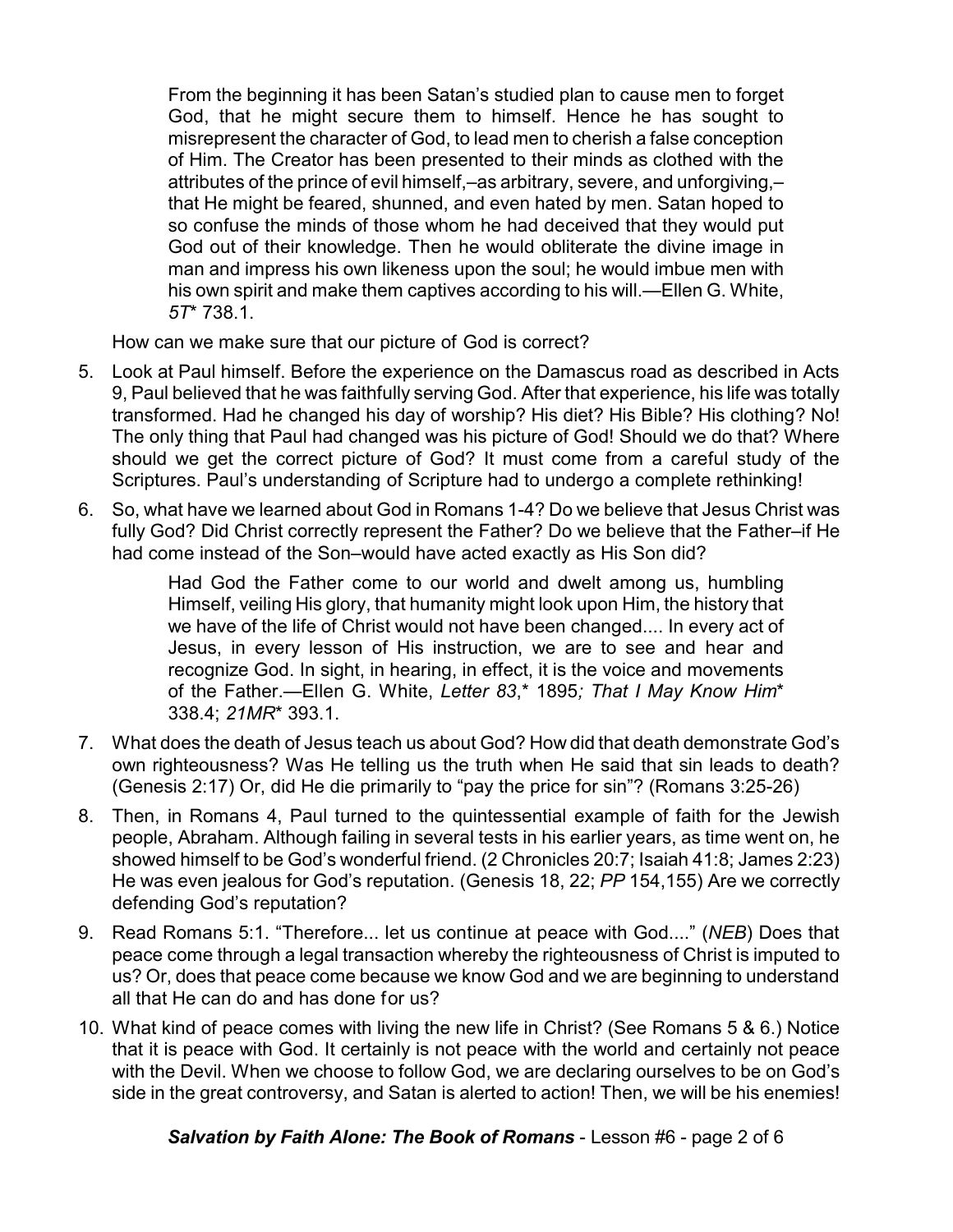If a sufficient number of us truly become Christians in the fullest sense of the word, Satan's days are numbered. It is a life or death issue for him!

- 11. So, how did sin come into our world? How did or how does the sin of Eve and Adam affect each of us living in the 21<sup>st</sup> century? What is *original sin*? We do not have the privilege of living in the Garden of Eden. Sin has permanently separated the sinful human race from the Garden of Eden. And what does it mean to be justified by His blood? The majority of Christians in our day who take Romans 5 seriously believe that God performs a legal exchange. They believe that the sins that we have committed are legally transferred to Jesus, and His righteousness is legally transferred to us. God then considers us righteous. Is such an exchange truly legal? Is it even possible to transfer sins? How does God get us to trust Him again? Do the troubles, the endurance, and the character that are spoken of in Romans 5:2-5 sound like something that is imputed? Or, are those real experiences?
- 12. What does it mean to be "justified by His blood"? Read Romans 5:9:

Since therefore we are now **justified by His blood**, much more shall we be saved by Him from the wrath of God. (*RSV*\*)

By his blood we are now put right with God; how much more, then, will we be saved by him from God's anger! (*GNB*\*) [Bold type is added.]

- 13. Sometimes, when the question is raised, "Why did Jesus have to die?" the answer is given because "without the shedding of blood there is no remission of sin." (Hebrews 9:22) You might ask, "Well, why would that be necessary? What would that mean?" The reply sometimes comes: "Well, that's what the Bible says. I mean that's the way God said it had to be. If that's what He requires, then it's all right with Him. Why do I need to understand? I just want to know that it's all right with Him that He forgives us. What He had to do to feel all right about it is no business of mine."
- 14. It is very dangerous just to accept someone's statement–even if it is from the Bible–without asking for the meaning. That is what the ancient Jews did, and that is what the Pharisees did in Jesus day. Ellen White said:

**Merely to hear or to read the word is not enough. He who desires to be profited by the Scriptures must meditate upon the truth that has been presented to him. By earnest attention and prayerful thought he must learn the meaning of the words of truth, and drink deep of the spirit of the holy oracles.**

**God bids us fill the mind with great thoughts, pure thoughts. He desires us to meditate upon His love and mercy, to study His wonderful work in the great plan of redemption. Then clearer and still clearer will be our perception of truth, higher, holier, our desire for purity of heart and clearness of thought. The soul dwelling in the pure atmosphere of holy thought will be transformed by communion with God through the study of Scriptures.**—Ellen G. White, *Christ's Object Lessons*\* 59.5-60.1. [Bold type is added.]

15. Notice, too, the progression in Romans 5:3-5.

1. *Patience*. The Greek word thus translated as *hupomone* means "steadfast endurance." This is the type of endurance that tribulation develops in the one who maintains faith and who does not lose sight of the hope he or she has

*Salvation by Faith Alone: The Book of Romans* - Lesson #6 - page 3 of 6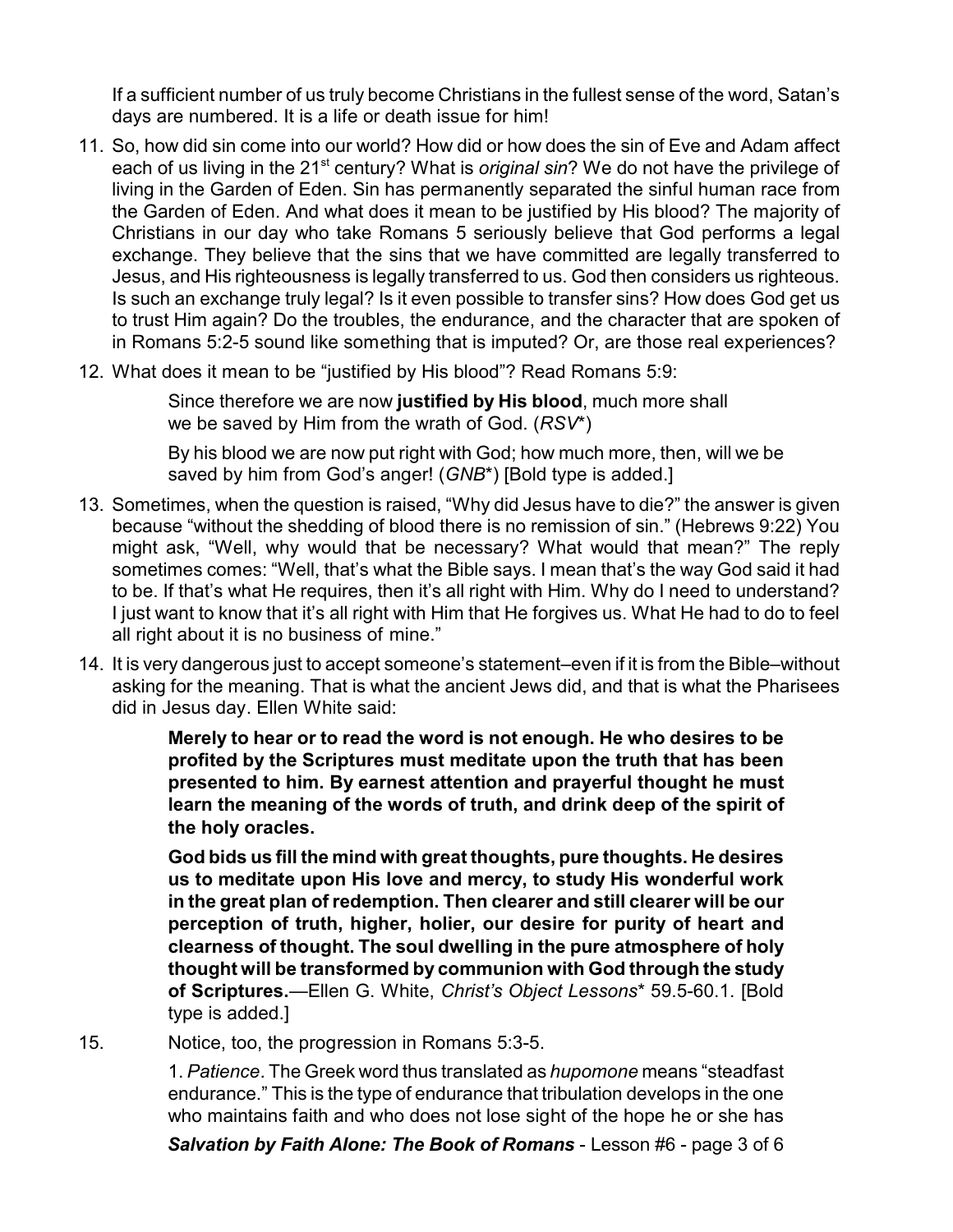in Christ, even amid the trials and suffering that can make life so miserable at times.

2. *Experience.* The Greek word thus translated, *dokime*, means literally "the quality of being approved"; hence, "character," or more specifically, "approved character." The one who patiently endures trials can develop an approved character.

3. *Hope*. Endurance and approval naturally give rise to hope–the hope found in Jesus and the promise of salvation in Him. As long as we cling to Jesus in faith, repentance, and obedience, we have everything to hope for.—*Adult Sabbath School Bible Study Guide*,\* for Sunday, November 5, 2017.

- 16. Read Romans 5:6-11. In what sense do we become sinners because of the sin of Adam and Eve? Is sin genetically inherited? If so, how? The Roman Catholic Church teaches that every son and daughter of Adam is born lost. In order for that condition to be rectified, s/he must be baptized as a Roman Catholic. The term used to describe that condition is *original sin*. Is original sin real? Which is more serious? The fact that we were born as sinners? Or, the fact that we vigorously sin ourselves? How does the death of Christ make us friends of God?
- 17. The good news, of course, is that God did not wait for us to do anything! He took action; and because of His love for us, He sent His Son–even while we were still sinners.
- 18. By studying the life and death of Jesus, we can learn the answers to most of the questions in the great controversy, and we can see Who has been telling us the truth all along! Would you prefer to have a Friend who tells the truth? Or, one who lies?
- 19. Again read Romans 5:9. What does it mean to say, "We are justified by His blood"? Or: "By His blood we are now put right with God"? And what is God's anger or wrath?

God's wrath, as Paul seems to describe it, is simply His turning away in loving disappointment from those who do not want Him anyway, thus leaving them to the inevitable consequences of their own rebellious choice.—A. Graham Maxwell, *I Want to be Free* 11; *You Can Trust the Bible* 75.

20. If we accept the idea that "by His blood" is a reference to His death on Calvary, how has that impacted us? Does His death take the place of our death? Does His life take the place of our life? Did we learn anything through the life and death of Christ about God and whether or not He has told us the truth about sin resulting in death? (Genesis 2:17; 3:1-4) Christ's life and death show that God told the truth and that Satan lied about sin leading to death! Did Jesus die the death of the sinner? How was God involved?

> **Christ [on the cross] felt much as sinners will feel when the vials of God's wrath shall be poured out upon them. Black despair like the pall of death will gather about their guilty souls, and then they will realize to the fullest extent the sinfulness of sin.** Salvation has been purchased for them by the suffering and death of the Son of God.—Ellen G. White, *Pamphlet 169* - *The Sufferings of Christ*\* (1869) *10.2; Testimonies*,\* vol. 2, 210.1; *ST*,\* August 28, 1879, par. 1; *Maranatha*\* 271.3.

> **Christ felt the woe that sinners will feel when they awake to realize the burden of their guilt, to know that they have forever separated themselves from the joy and peace of Heaven.**—Ellen G. White, *Story of*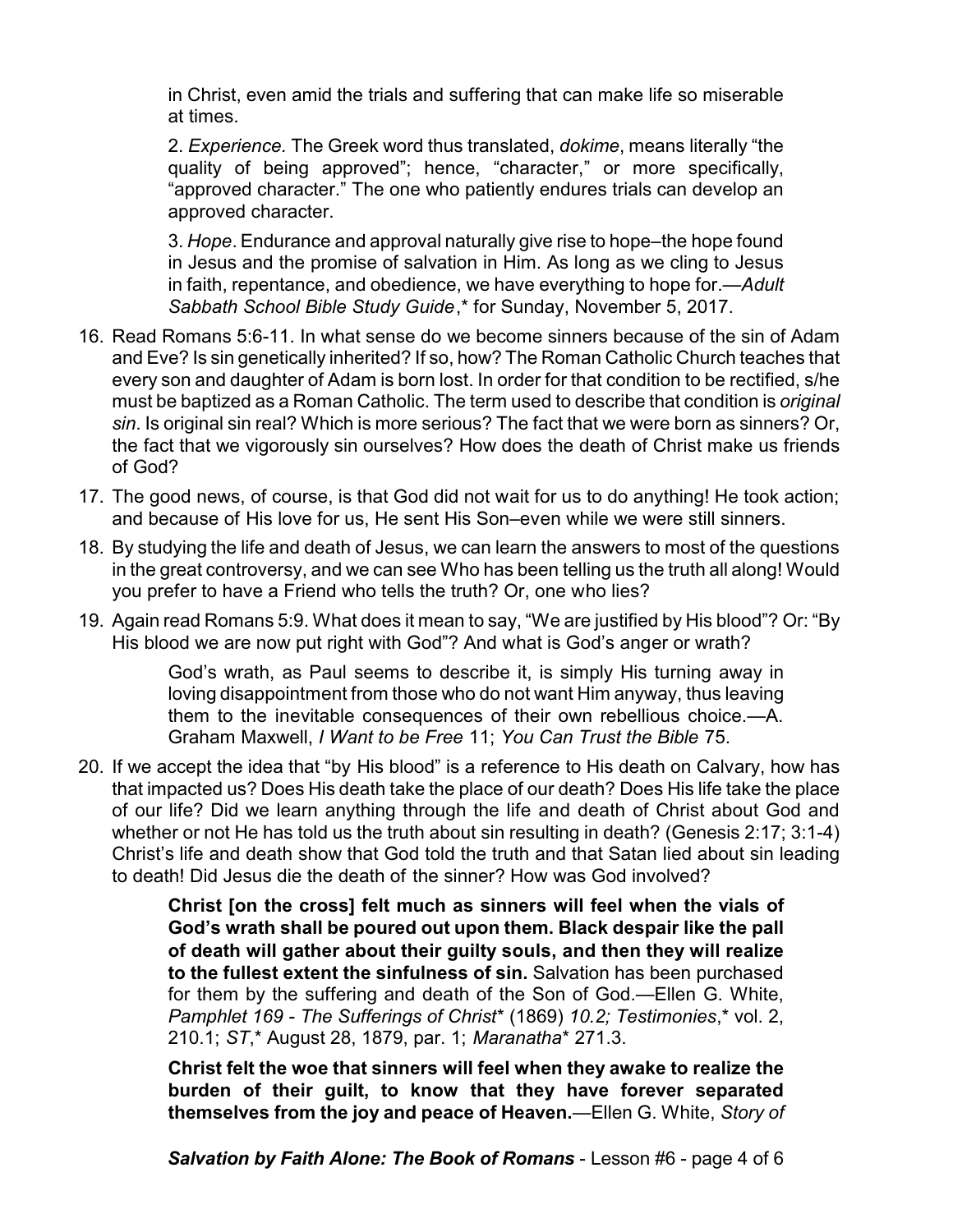*Jesus*\* 145.2.

Satan with his fierce temptations wrung the heart of Jesus. The Saviour could not see through the portals of the tomb. Hope did not present to Him His coming forth from the grave a conqueror, or tell Him of the Father's acceptance of the sacrifice. **He feared that sin was so offensive to God that Their separation was to be eternal. Christ felt the anguish which the sinner will feel when mercy shall no longer plead for the guilty race. It was the sense of sin, bringing the Father's wrath upon Him as man's substitute, that made the cup He drank so bitter, and broke the heart of the Son of God.**—Ellen G. White, *The Desire of Ages*\* 753.2.

God's Spirit will not always be grieved. It will depart if grieved a little longer. After all has been done that God could do to save men, if they show by their lives that they slight Jesus' offered mercy, death will be their portion, and it will be dearly purchased. **It will be a dreadful death; for they will have to feel the agony that Christ felt upon the cross to purchase for them the redemption which they have refused**. And they will then realize what they have lost–eternal life and the immortal inheritance....—Ellen G. White, *Testimonies for the Church*,\* vol. 1, 124.1 (1855); *CCh*\* 41.3; *4bSG*\* 11.1 (1864). [Bold type and content in brackets are added.]

- 21. Read 1 Peter 2:21. We are to follow in His steps. Does that mean to persecution? Torture? And death? Many martyrs have died for their faith. Could one of them have been the sacrifice for our sins? Why? Or, why not? Or, was the death of Jesus different from the death of an ordinary human being? Of what did Jesus actually die? He died of separation from God. (Matthew 27:46)
- 22. Have we been transformed from the old sinful condition in which we feared God and loved sin into the new covenant condition in which we fear sin and love God? Are we frightened that we might not be acceptable to God? How many things do we do to try to make ourselves acceptable to God–to be saved?
- 23. How many things do we do every day and every week that we believe are primarily to make us more acceptable to our friends and our fellow church members? To God?
- 24. Read Romans 5:12. It was God's original plan that we should live forever! But, our sin has separated us from Him and from the tree of life. (Isaiah 59:2) And now, as a result, all of us are dying. Is it because of Adam's sin? Or, our own sin?
- 25. Martin Luther, trained as a lawyer, interpreted the book of Romans as a legal explanation of the plan of salvation. Most theologians from his day to ours have followed his example. Theology has been filled with long Latin terms which have been given very complicated legal meanings. Propitiation, expiation, justification, sanctification, etc. are thought to be the keys to salvation. *Salvation*–also from a Latin word–is derived from the Greek word *sozo* meaning "healing." So, is our salvation based on a legal transaction–in which case it would not be truly healing? Or, is it truly healing?
- 26. Read Romans 5:12-21. In this section Paul spelled out in somewhat complicated logic the tragedies which resulted from Adam's sin and the good news that resulted from Christ's righteousness. He noted first (Romans 5:13-14) that sin and death existed even before the law was spelled out on Mount Sinai. While there was apparently no clear carefully-worded law for a person like Abraham to follow, nevertheless, Abraham kept God's